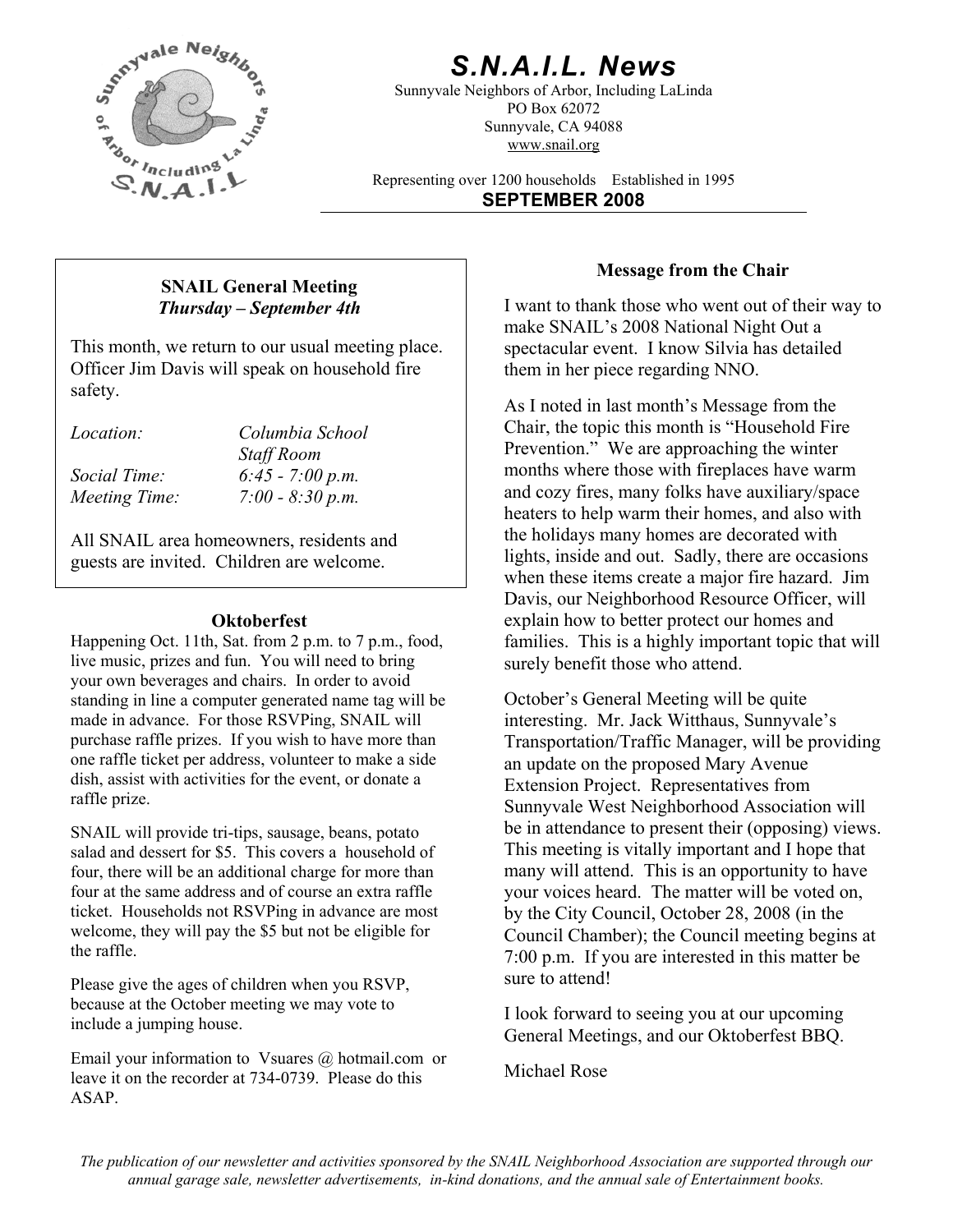#### **Pictures from National Night Out**

Last August 5th we had our neighborhood National Night Out. For those that don't know, National Night Out is an annual event designed to strengthen our neighborhood through police-community partnerships. It's the perfect opportunity to meet our neighbors and take back our streets.

This year our National Night Out was outstanding, almost 200 neighbors attended it, making our event one of the largest NNO in Sunnyvale. We closed Arbor St, between Morse and Bayview Ave and we hosted the event in the middle of the street. Folks driving by could see the festivities going on; it was impossible to miss the gigantic inflatable jumper from Melissa's Jumpers that we rented for the kids and the delicious smell of hot dogs and polishes being barbecued. All that fun and more, FREE of charge for all the folks in the SNAIL neighborhood that joined us that night!



The food was prepared by capable hands and enjoyed by a large and festive crowd.





*The jump house was a big hit with the kids*.

Local businesses really embraced the event and we received several donations from them that allowed us to raffle some exciting prizes during the event. Among the neighborhood stores that donated to the event were: Zee Kitchen Ice Cream Parlor, Nancy's Beauty Salon, and Save 'N' Go Store. We also received two delicious pies from the fellows at 911. On behalf of our local Target, Xan Owens, an Asset Protection Manager at the store took our neighborhood under her wing and donations flooded the party. Not only did Target donate \$100.00 dollars in gift cards to be raffled during the party, but they also donated all the drinks, bike blinkers and crayons. Target employees volunteered their time and came to our event to help out, contributing even more to its success.



*Xan Ownes (on the right) and her team of volunteers*.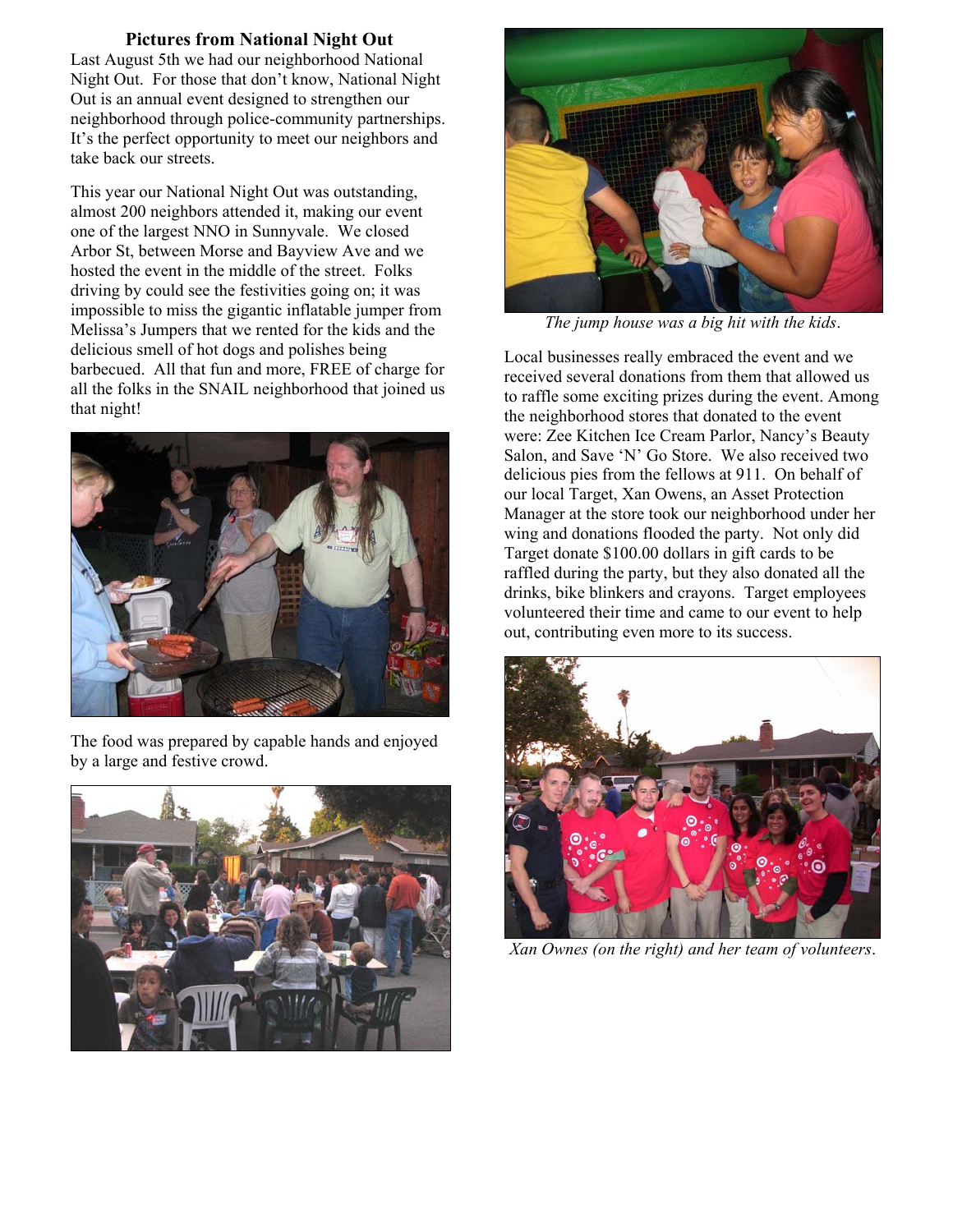

In addition, every year, as part of the NNO event we receive a visit from the firefighters or police department.



They usually bring a fire truck so kids can check it out. Officer Jim Davis promised us that this year would be no different and we would have at least one police car or fire truck visiting our event. However, instead of just sending those, he also sent the Canine and SWAT units! It was a demonstration of the power of our Sunnyvale police and fire departments. Everybody was amazed with the Canine and SWAT units, a special treat for the kids.





*Silvia and Michael raffling the prizes*. *Our corporate sponsor provided their own security*.

Finally, to top it off, we had a double rainbow in the sky that colored the night and brought smiles to everyone's face. I truly hope that everyone that came to the NNO this year had a great time and will be looking forward to next year's. I also certainly hope that if you missed this event you will join us next time.



*Can you see the rainbow?* 

We hope to see you at our next neighborhood event!

Best,

Silvia Silveira Vice Chair SNAIL

> **SNAIL Dinner Night Out**  *Tuesday – September 16th*

Meet SNAIL members for dinner at Tia Juana, 901 E. Duane Avenue, 730-8578. The usual 6:45 time. Bring your entertainment book coupons.